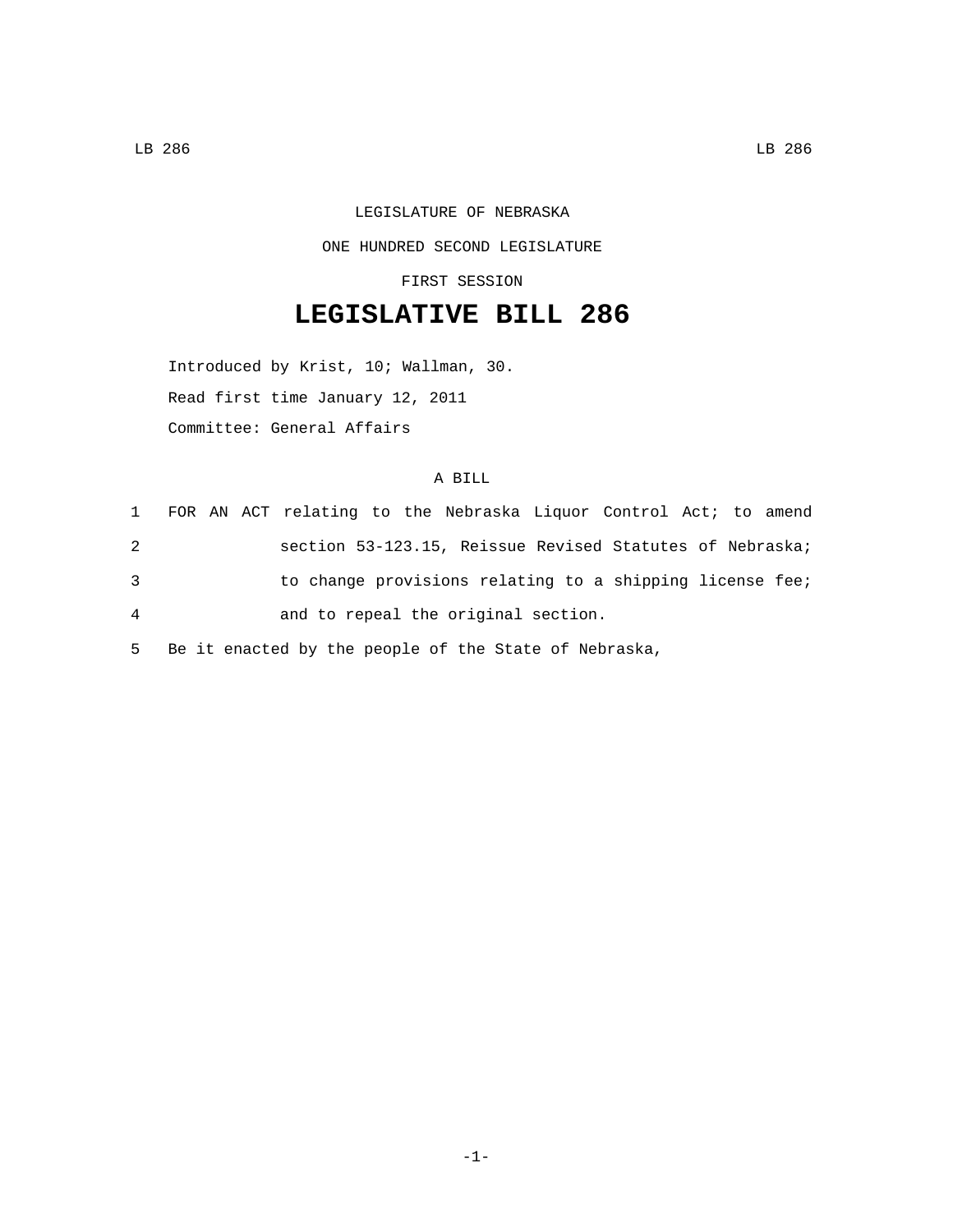Section 1. Section 53-123.15, Reissue Revised Statutes of 2 Nebraska, is amended to read:

 53-123.15 (1) No person shall order or receive alcoholic liquor in this state which has been shipped directly to him or her from outside this state by any person other than a holder of a shipping license issued by the commission, except that a licensed wholesaler may receive not more than three gallons of wine in any calendar year from any person who is not a holder of a shipping 9 license.

 (2) The commission may issue a shipping license to a manufacturer. Such license shall allow the licensee to ship alcoholic liquor only to a licensed wholesaler, except that a licensed wholesaler may, without a shipping license and for the purposes of subdivision (2) of section 53-161, receive beer in this state which has been shipped from outside the state by a manufacturer in accordance with the Nebraska Liquor Control Act to the wholesaler, then transported by the wholesaler to another state for retail distribution, and then returned by the retailer to such wholesaler. A person who receives a license pursuant to this subsection shall pay the fee required in sections 53-124 and 53-124.01 for a manufacturer's shipping license. Such fee shall be collected by the commission and be remitted to the State Treasurer for credit to the 23 General Fund.

 (3) The commission may issue a shipping license to any person who deals with vintage wines, which shipping license shall

-2-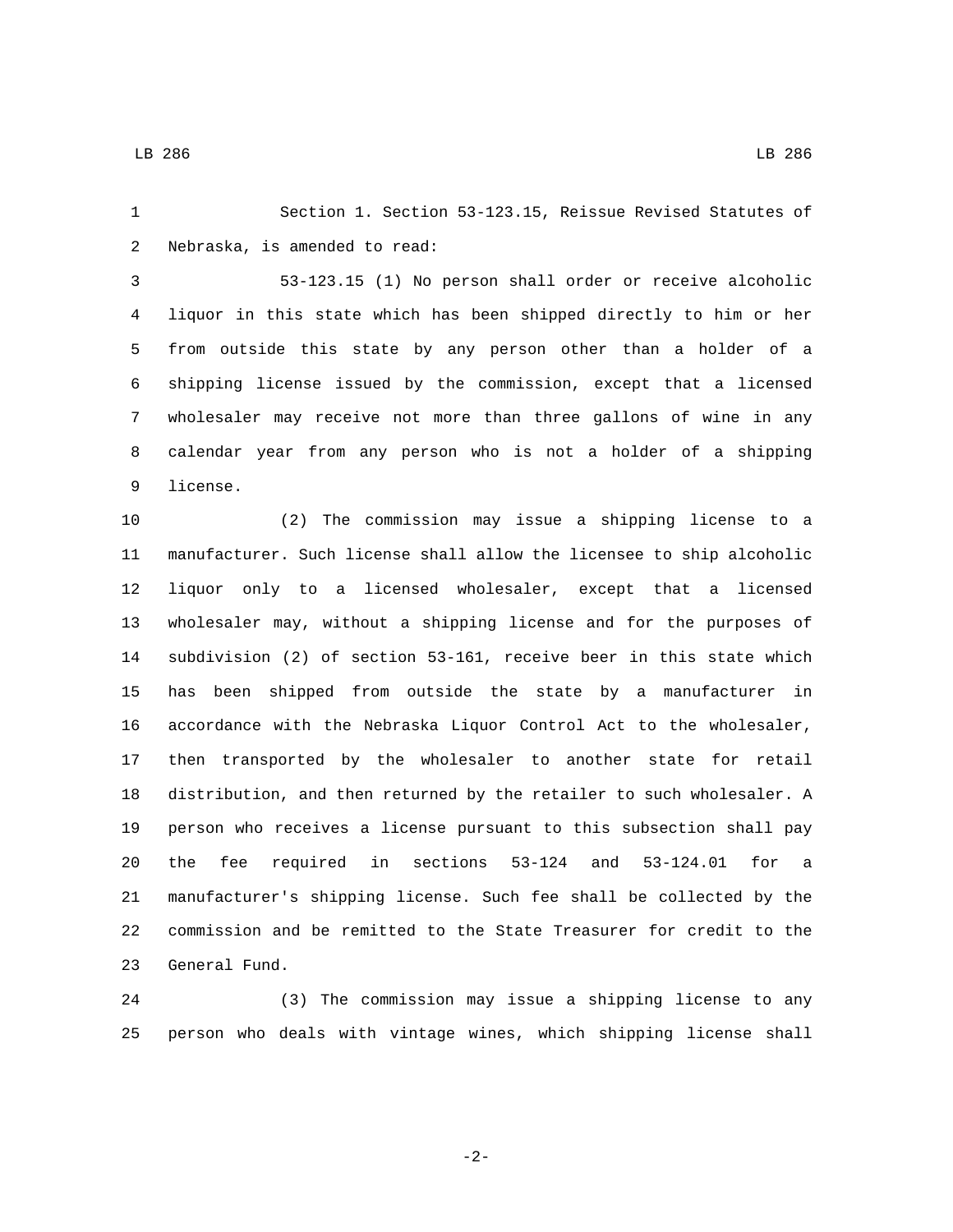allow the licensee to distribute such wines to a licensed wholesaler in the state. For purposes of distributing vintage wines, a licensed shipper must utilize a designated wholesaler if the manufacturer has a designated wholesaler. For purposes of this section, vintage wine shall mean a wine verified to be ten years of age or older and not available from a primary American source of supply. A person who receives a license pursuant to this subsection shall pay the fee required in sections 53-124 and 53-124.01 for a vintage wine dealer's shipping license. Such fee shall be collected by the commission and be remitted to the State Treasurer for credit to the General Fund.

 (4) The commission may issue a shipping license to any person who sells and ships alcoholic liquor from another state directly to a consumer in this state. A person who receives a license pursuant to this subsection shall pay the fee required in sections 53-124 and 53-124.01 for a direct sales shipping license. Until April 16 30, 2012, such Such fee shall be collected by the commission and remitted to the State Treasurer for credit to the Winery and Grape 18 Producers Promotional Fund.

 (5) The application for a shipping license shall be in such form as the commission prescribes. The application shall contain all provisions the commission deems proper and necessary to effectuate the purpose of any section of the act and the rules and regulations of the commission that apply to manufacturers and shall include, but not be limited to, provisions that the applicant, in consideration of the issuance of such shipping license, agrees:

-3-